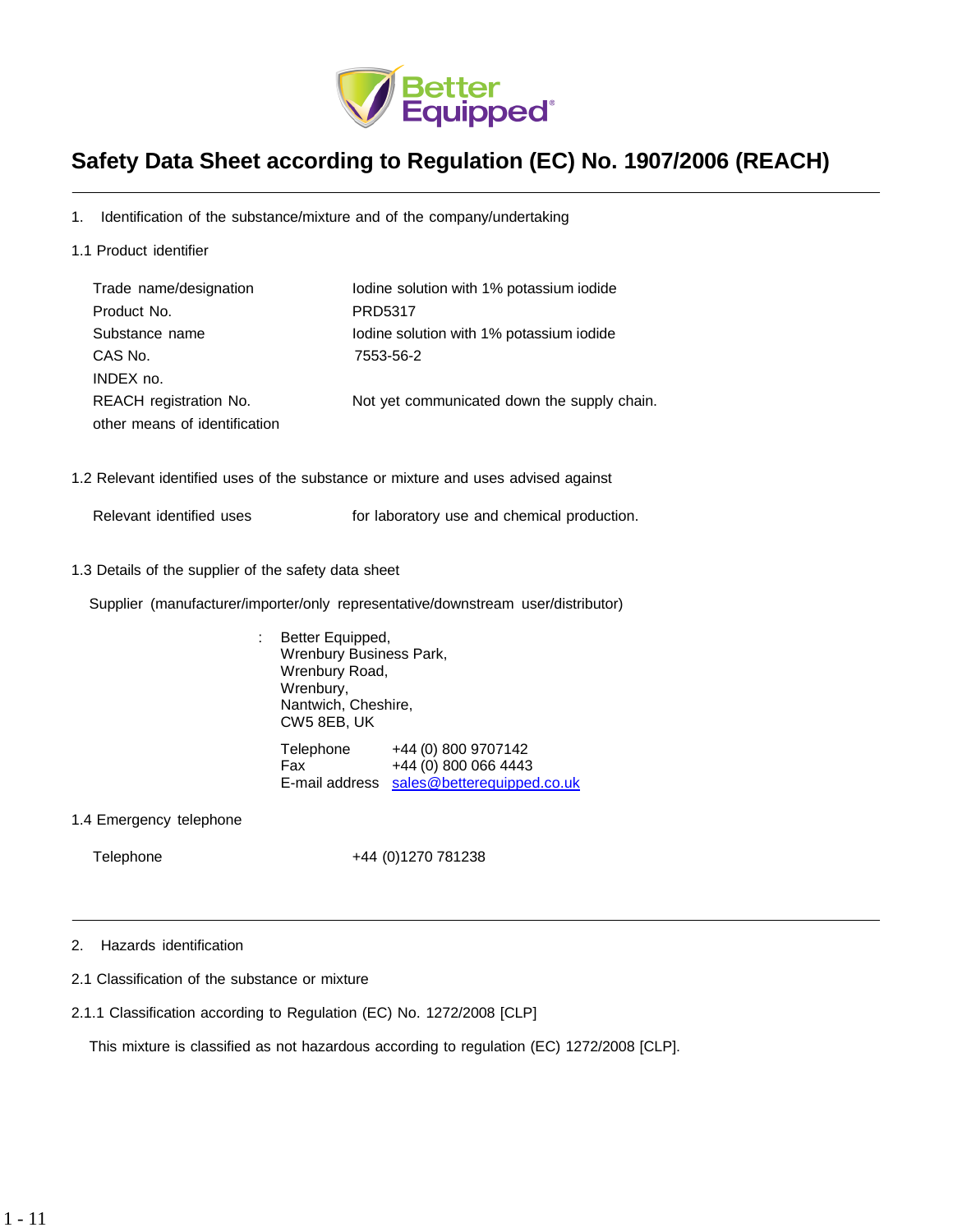2.1.2 Classification according to Directive 67/548/EEC or 1999/45/EC

This mixture is not classified as dangerous according to 1999/45/EC.

- 2.2 Label elements
- 2.2.1 Labelling according to Regulation (EC) No. 1272/2008 [CLP]

not applicable

Signal word not applicable

Hazard Statements not applicable

Precautionary statements not applicable

## 2.2.2 Labelling (67/548/EEC or 1999/45/EC)

Hazard symbols:

not applicable

R-phrases not applicable

S-phrases not applicable

## 2.3 Other hazards

none

3. Composition/ Information on ingredients

Hazardous ingredients: Classification according to Regulation (EC) No. 1272/2008 [CLP]

This mixture is classified as not hazardous according to regulation (EC) 1272/2008 [CLP].

Hazardous ingredients: Classification according to 67/548/EEC

| Molecular formula        | 12           |
|--------------------------|--------------|
| Molecular weight (g/mol) | 253.81 g/mol |
| CAS No.                  | 7553-56-2    |
| EC No                    | 231-442-4    |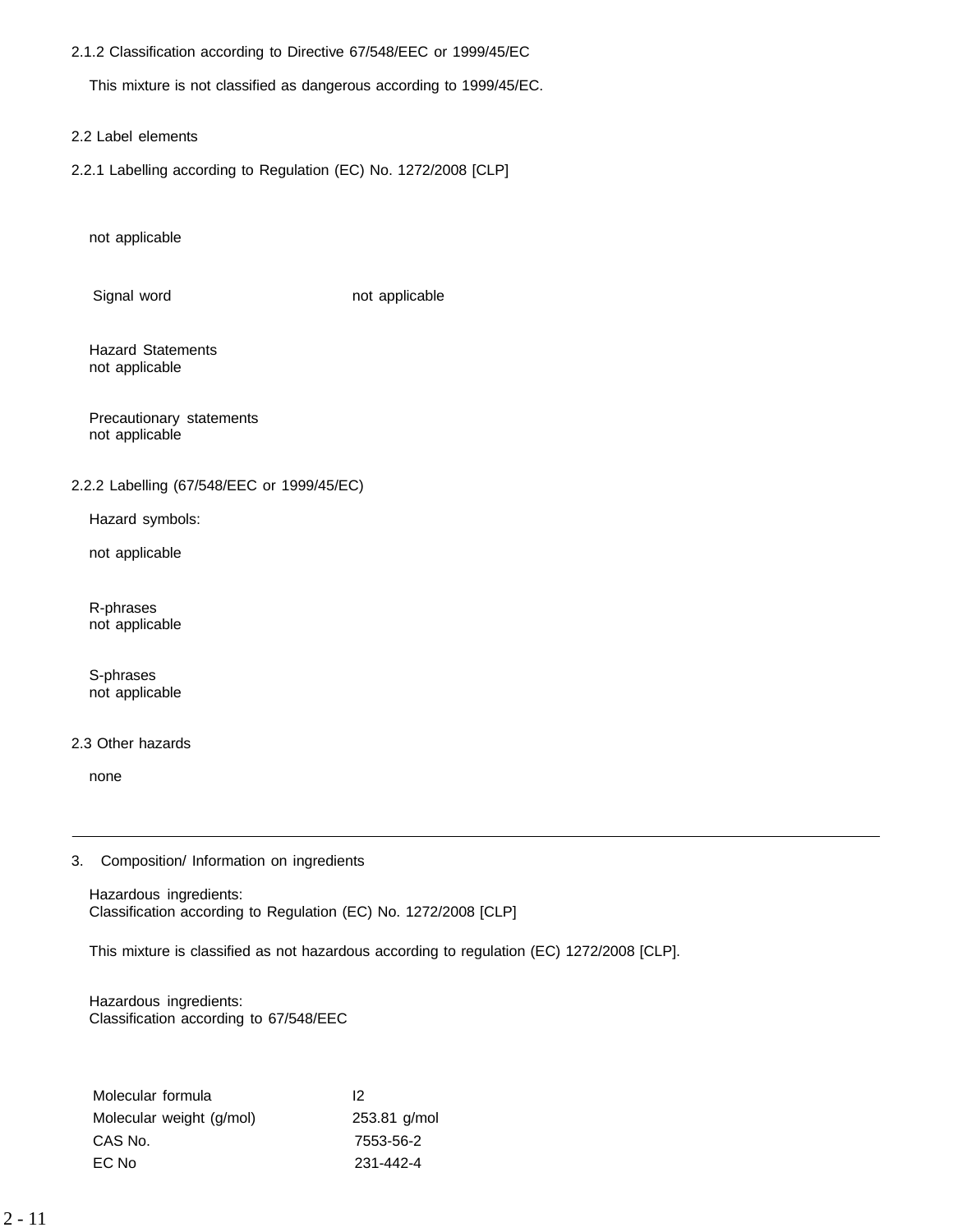## 4. First-aid measures

## 4.1 General information

When in doubt or if symptoms are observed, get medical advice. If unconscious place in recovery position and seek medical advice. Never give anything by mouth to an unconscious person or a person with cramps. Change contaminated, saturated clothing. Do not leave affected person unattended.

## 4.2 After inhalation

Remove casualty to fresh air and keep warm and at rest. If breathing is irregular or stopped, administer artificial respiration. In case of respiratory tract irritation, consult a physician.

#### 4.3 In case of skin contact

After contact with skin, wash immediately with plenty of water and soap. Remove contaminated, saturated clothing immediately. In case of skin reactions, consult a physician.

#### 4.4 After eye contact

In case of contact with eyes flush immediately with plenty of flowing water for 10 to 15 minutes holding eyelids apart and consult an ophthalmologist. Protect uninjured eye. Remove contact lenses, if present and easy to do. Continue rinsing.

## 4.5 After ingestion

If accidentally swallowed rinse the mouth with plenty of water (only if the person is conscious) and obtain immediate medical attention. Do not induce vomiting. Give nothing to eat or drink.

## 4.6 Self-protection of the first aider

First aider: Pay attention to self-protection!

## 4.7 Information to physician:

| Symptoms  | No data available |
|-----------|-------------------|
| Hazards   | No data available |
| Treatment | No data available |

## 5. Firefighting measures

## 5.1 Suitable extinguishing media

The product itself does not burn. Co-ordinate fire-fighting measures to the fire surroundings.

## 5.2 Extinguishing media which must not be used for safety reasons:

no restriction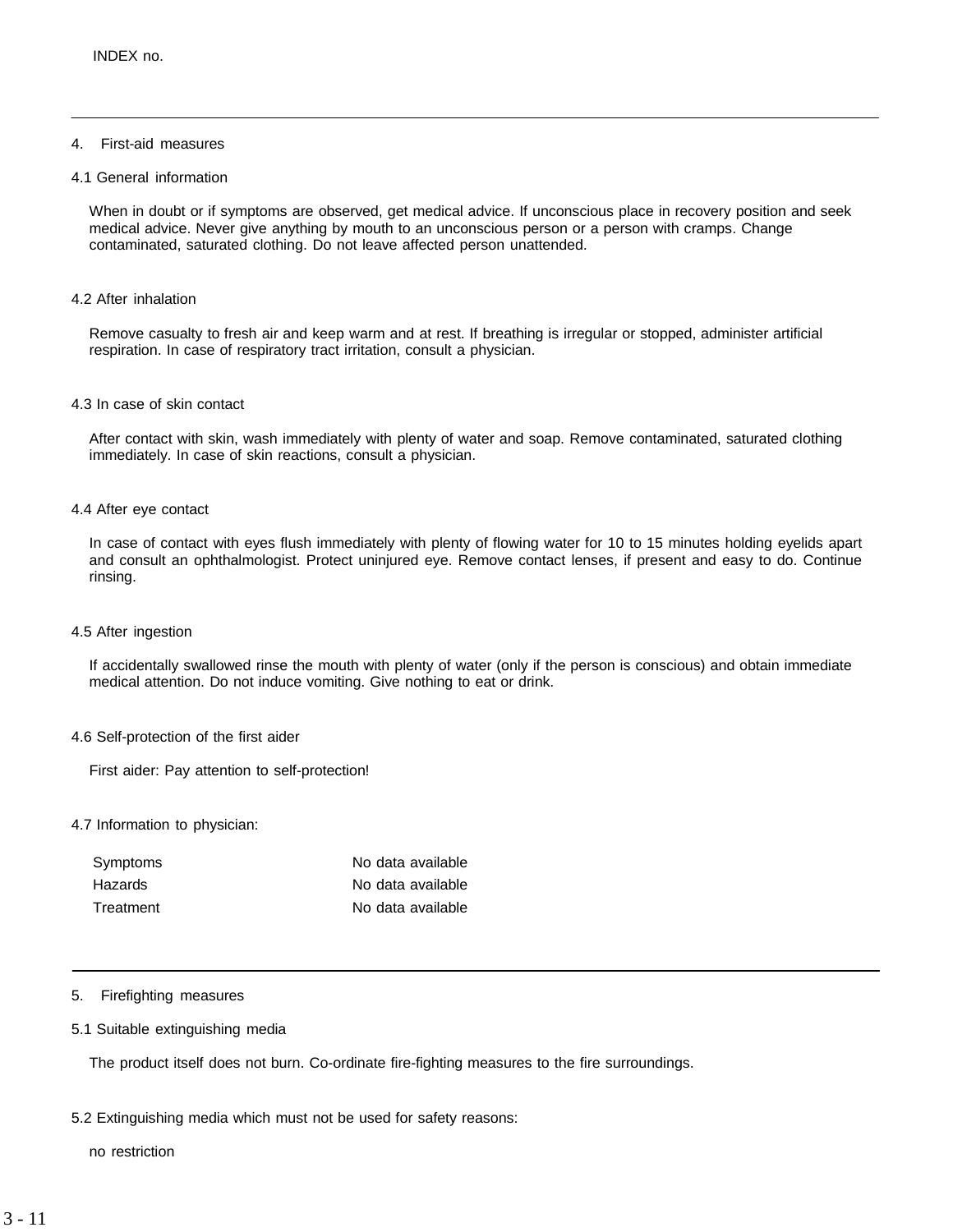## 5.3 Special hazards arising from the substance or mixture

In case of fire may be liberated: Hydrogen iodide (HJ) Sulphur oxides

5.4 Advice for firefighters

DO NOT fight fire when fire reaches explosives. In case of fire: Wear self-contained breathing apparatus.

5.5 Additional information

Do not allow run-off from fire-fighting to enter drains or water courses. Do not inhale explosion and combustion gases. Use caution when applying carbon dioxide in confined spaces. Carbon dioxide can displace oxygen. Use water spray jet to protect personnel and to cool endangered containers.

#### 6. Accidental release measures

6.1 Personal precautions, protective equipment and emergency procedures

Avoid generation of dust. Do not breathe dust. Provide adequate ventilation. Avoid contact with skin, eyes and clothes.

## 6.2 Environmental precautions

Do not allow to enter into surface water or drains.

6.3 Methods and material for containment and cleaning up

Spilled product must never be returned to the original container for recycling. Take up carefully when dry. Avoid generation of dust. Clean contaminated objects and areas thoroughly observing environmental regulations. Collect in closed and suitable containers for disposal.

6.4 Additional information

Clear spills immediately.

- 7. Handling and storage
- 7.1 Precautions for safe handling

All work processes must always be designed so that the following is as low as possible: Inhalation. skin contact eye contact.

7.2 Conditions for safe storage, including any incompatibilities

storage temperature notice and the No data available

Keep container tightly closed in a cool, well-ventilated place.

7.3 Specific end use(s)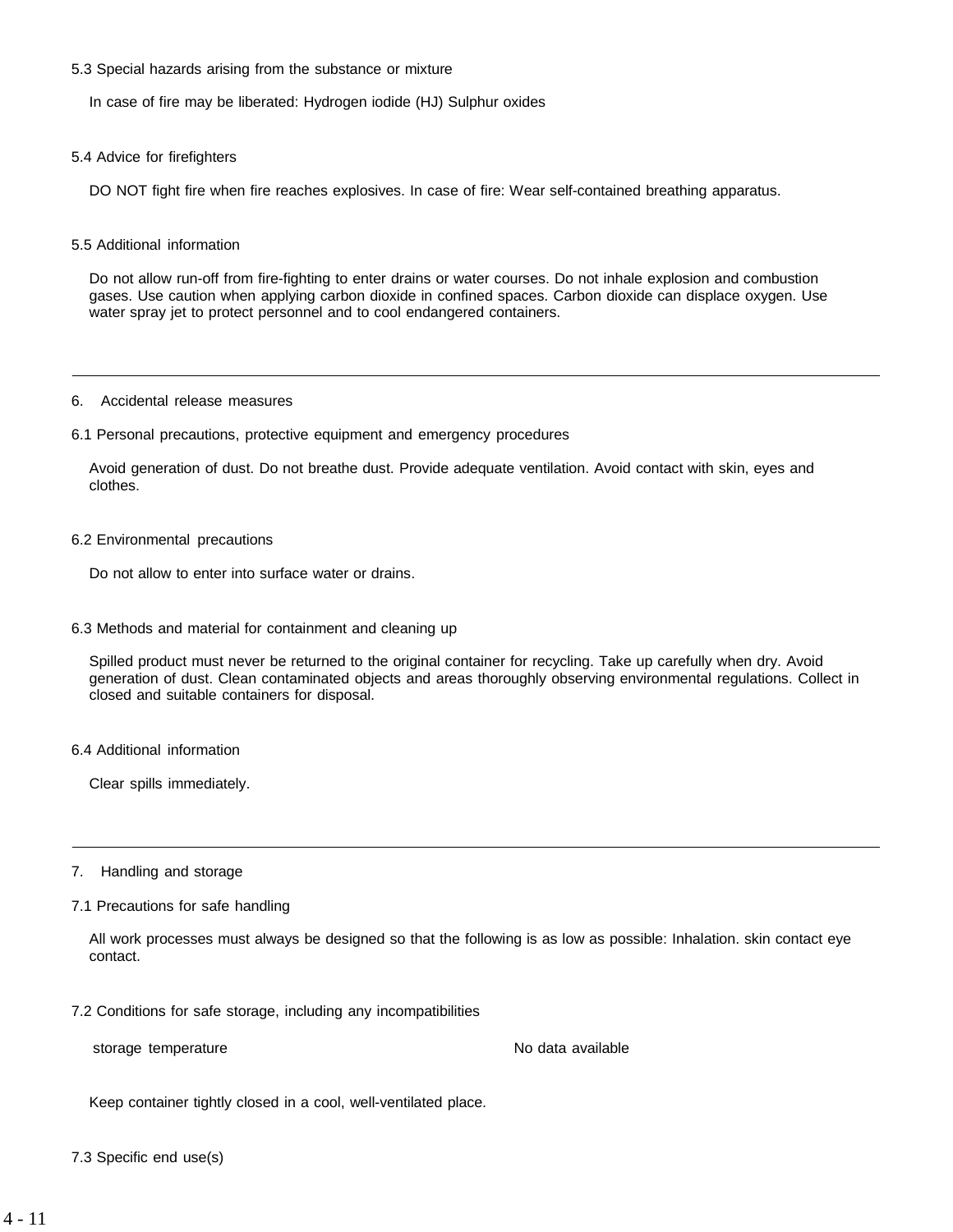## 8. Exposure controls / Personal protection

#### 8.1 Control parameters

Does not contain substances above concentration limits fixing an occupational exposure limit.

#### 8.2 Appropriate engineering controls

Technical measures and the application of suitable work processes have priority over personal protection equipment. If handled uncovered, arrangements with local exhaust ventilation have to be used.

#### 8.3 Personal protective equipment

Wear suitable protective clothing. When handling with chemical substances, protective clothing with CE-labels including the four control digits must be worn.

#### 8.3.1 Eye / face protection

Eye glasses with side protection DIN-/EN-Norms: DIN EN 166

#### 8.3.2 Skin protection

When handling with chemical substances, protective gloves must be worn with the CE-label including the four control digits. Recommended glove articles DIN-/EN-Norms: DIN EN 374 In the case of wanting to use the gloves again, clean them before taking off and air them well.

| By short-term hand contact               |                         |
|------------------------------------------|-------------------------|
| Suitable material:                       | NBR (Nitrile rubber)    |
| Thickness of the glove material          | $0.12 \, \text{mm}$     |
| Breakthrough time (maximum wearing time) | >480 min                |
| Recommended glove articles               | VWR 112-0998            |
| By long-term hand contact                |                         |
| Suitable material:                       | NBR (Nitrile rubber)    |
| Thickness of the glove material          | $0.38$ mm               |
| Breakthrough time (maximum wearing time) | $>480$ min              |
| Recommended glove articles               | VWR 112-3717 / 112-1381 |

#### 8.3.3 Protective clothing

Wash hands before breaks and after work. Avoid contact with skin and eyes. When using do not eat, drink or smoke. Provide eye shower and label its location conspicuously.

#### 8.3.4 Respiratory protection

Respiratory protection necessary at: aerosol or mist formation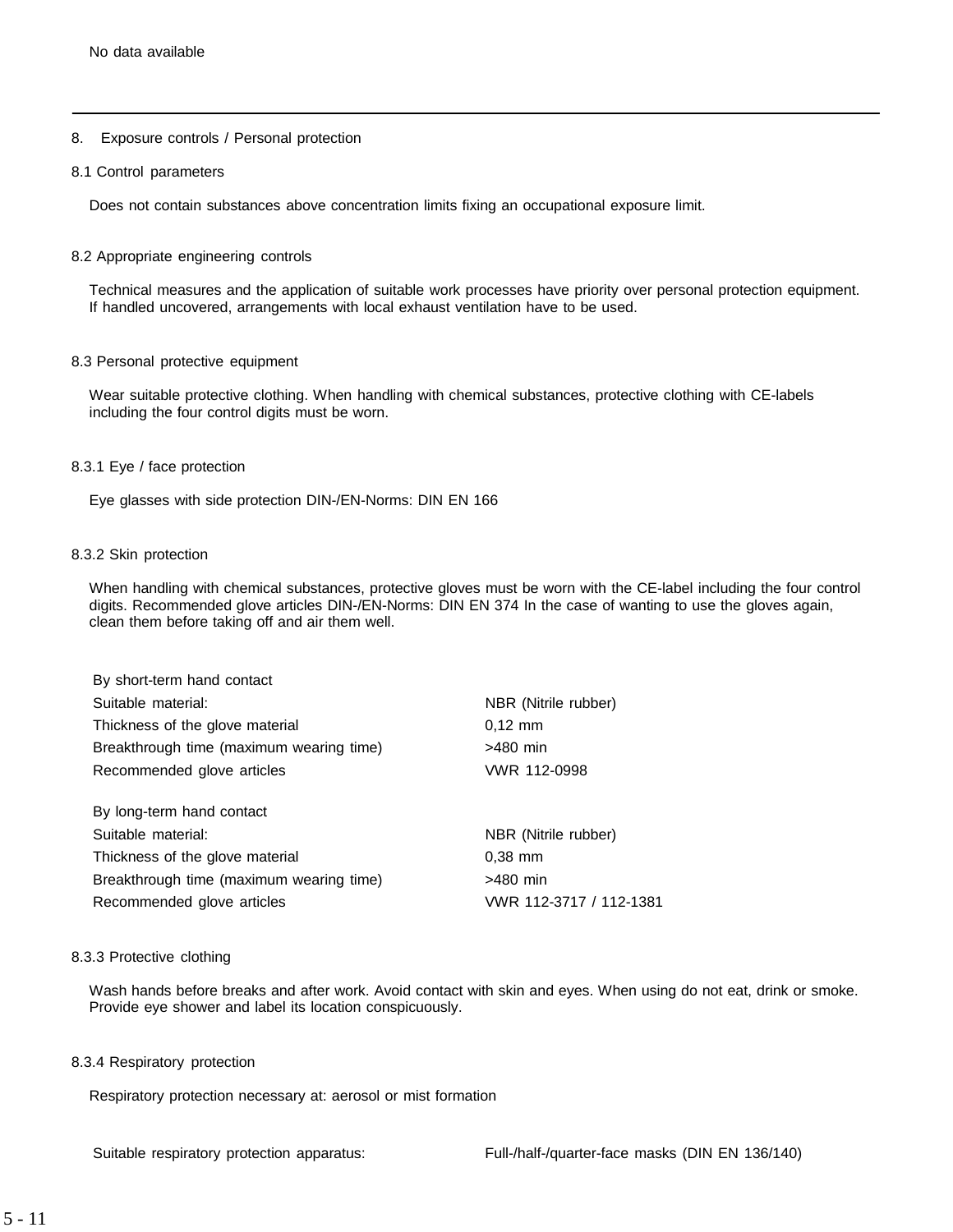Recommendation VWR 111-0206 Suitable material: A2B2E2K2P3 Recommendation VWR 111-0059

## 8.4 Additional information

Wash hands before breaks and after work. Avoid contact with skin and eyes. When using do not eat, drink or smoke. Provide eye shower and label its location conspicuously.

## 9. Physical and chemical properties

9.1 Information on basic physical and chemical properties

| (a) Appearance                                   |                                |
|--------------------------------------------------|--------------------------------|
| Physical state                                   | liquid                         |
| Colour                                           | dark brown                     |
|                                                  |                                |
| (b) Odour                                        | No data available              |
| (c) Odour threshold                              | No data available              |
| Safety relevant basic data                       |                                |
| $(d)$ pH                                         | 6 to 7 (20°C)                  |
| (e) Melting point/freezing point                 | No data available              |
| (f) Initial boiling point and boiling range      | No data available              |
| (g) Flash point                                  | No data available              |
| (h) Evaporation rate                             | No data available              |
| (i) Flammability (solid, gas)                    | not applicable                 |
| (j) Upper/lower flammability or explosive limits |                                |
| Lower explosion limit (Vol-%)                    | No data available              |
| Upper explosion limit (Vol-%)                    | No data available              |
| (k) Vapour pressure                              | No data available              |
| (I) Vapour density                               | No data available              |
| (m) Relative density                             | 1.034 g/cm <sup>3</sup> (20°C) |
| (n) Solubility(ies)                              |                                |
| Water solubility (g/l)                           | soluble                        |
| at °C:                                           | 20                             |
| Soluble (g/l) in                                 | No data available              |
| (o) Partition coefficient: n-octanol/water       | No data available              |
| (p) Auto-ignition temperature                    | No data available              |
| (q) Decomposition temperature                    | No data available              |
| (r) Viscosity                                    |                                |
| Kinematic viscosity                              | No data available              |
| Dynamic viscosity                                | No data available              |
| (s) Explosive properties                         | not applicable                 |
| (t) Oxidising properties                         | not applicable                 |
|                                                  |                                |
| 9.2 Other information                            |                                |
|                                                  |                                |

Bulk density **No data available** No data available refraction index No data available dissociation constant and a set of the No data available Surface tension and a set of the set of the No data available Henry constant **No data available**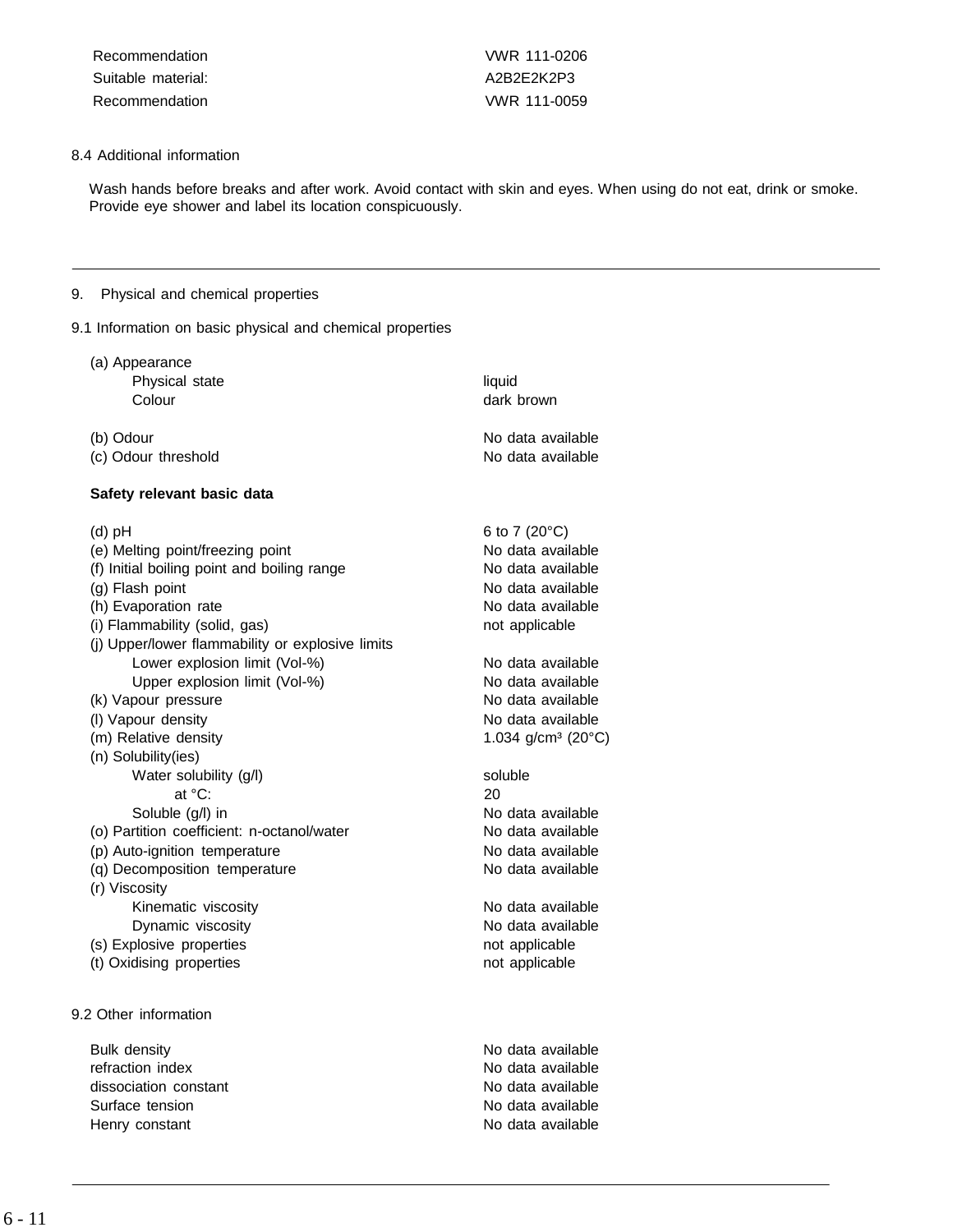## 10. Stability and reactivity

## 10.1 Reactivity

No data available

## 10.2 Chemical stability

The product is chemically stable under standard ambient conditions (room temperature).

10.3 Possibility of hazardous reactions

The generally known reaction partners of water.

10.4 Conditions to avoid

No data available

10.5 Incompatible materials

No data available

## 10.6 Hazardous decomposition products

No data available

10.7 Additional information

No data available

## 11. Toxicological information

## 11.1 Information on toxicological effects

## **Acute effects**

| Acute oral toxicity   |                   |
|-----------------------|-------------------|
| Effective dose        | No data available |
| species:              | No data available |
| Exposure time         |                   |
| remark                |                   |
| source                |                   |
|                       |                   |
| Acute dermal toxicity |                   |
| Effective dose        | No data available |
| species:              | No data available |
| Exposure time         |                   |
| remark                |                   |
| source                |                   |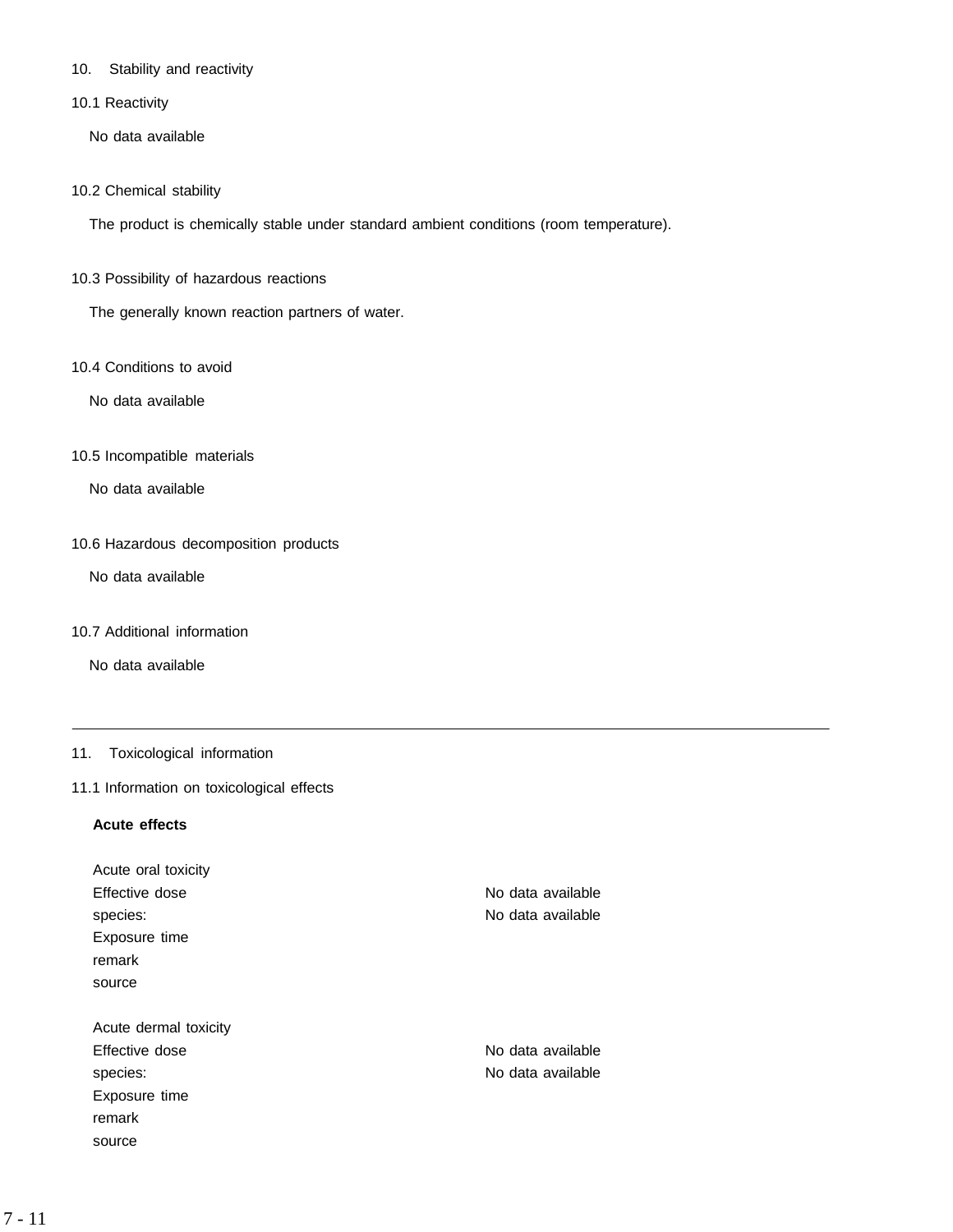Acute inhalation toxicity Effective dose **No assume that a set of the CO** data available species: No data available Exposure time remark source

## **Irritant and corrosive effects**

Primary irritation to the skin Exposure time species: Result

Irritation to eyes Exposure time species: Result

Irritation to respiratory tract Exposure time species: Result

## **Sensitisation**

| In case of skin contact | not sensitising. |
|-------------------------|------------------|
| After inhalation        | not sensitising. |

## **Specific target organ toxicity (single exposure)**

not relevant

## **Specific target organ toxicity (repeated exposure)**

not relevant

**CMR effects (carcinogenicity, mutagenicity and toxicity for reproduction)**

## **Carcinogenicity**

No indication of human carcinogenicity.

## **Germ cell mutagenicity/Genotoxicity**

No indications of human germ cell mutagenicity exist.

## **Reproductive toxicity**

No indications of human reproductive toxicity exist.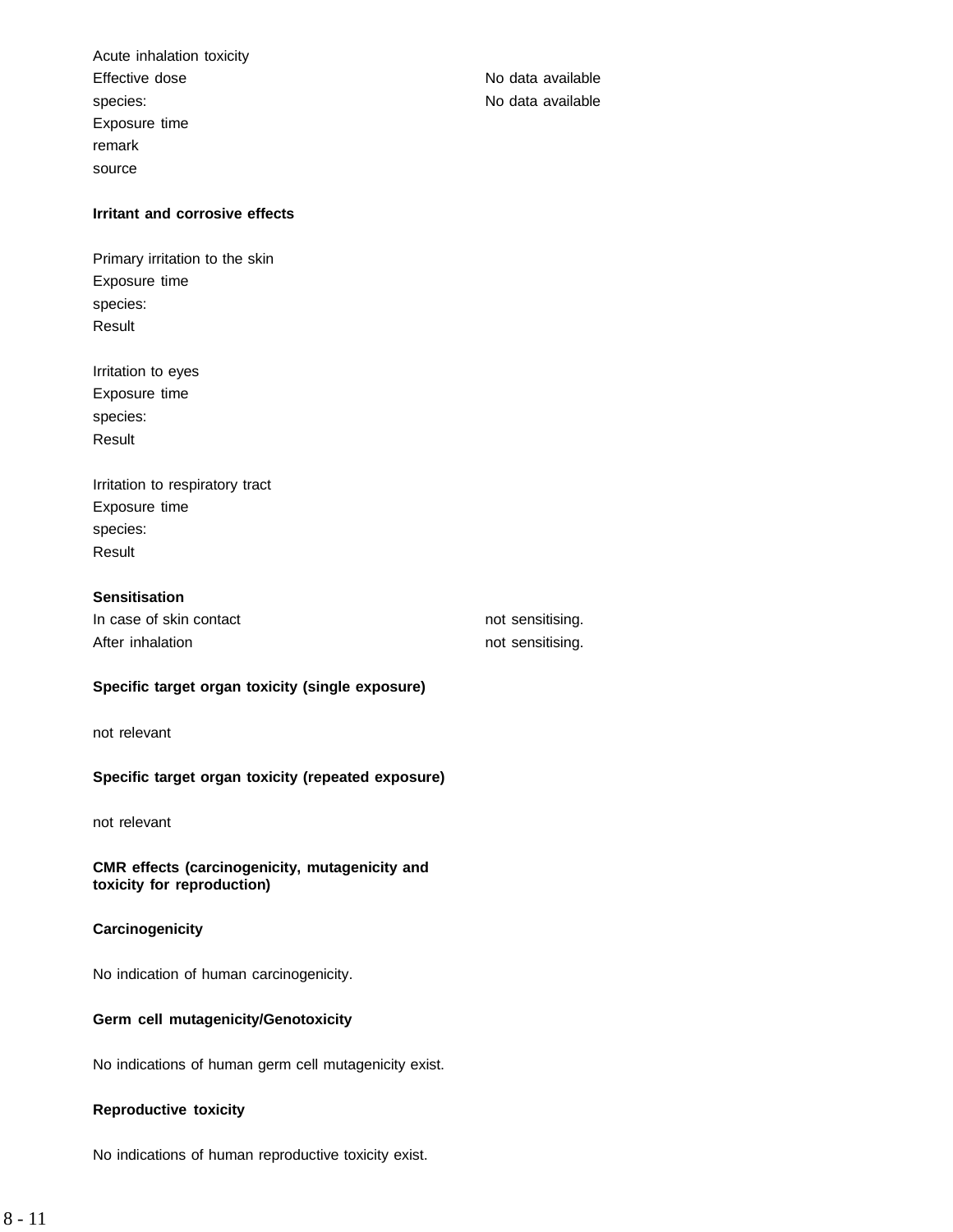## **Aspiration hazard**

not relevant

#### 11.2 Other adverse effects

No data available

## 11.3 Additional information

No data available

## 12. Ecological information

## 12.1 Ecotoxicity

## **Acute (short-term) fish toxicity** LC50: No data available EC50 species: Exposure time

## **Chronic (long-term) fish toxicity**

LC50: No data available EC50 species: Exposure time

## **Acute (short-term) daphnia toxicity**

LC50: No data available EC50 species: Exposure time

## **Chronic (long-term) daphnia toxicity**

LC50: No data available

Exposure time

EC50 species:

EC50 species: Exposure time

## **Acute (short-term) algae toxicity**

LC50: No data available

# **Chronic (long-term) algae toxicity** LC50: No data available

EC50 species: Exposure time

12.2 Persistence and degradability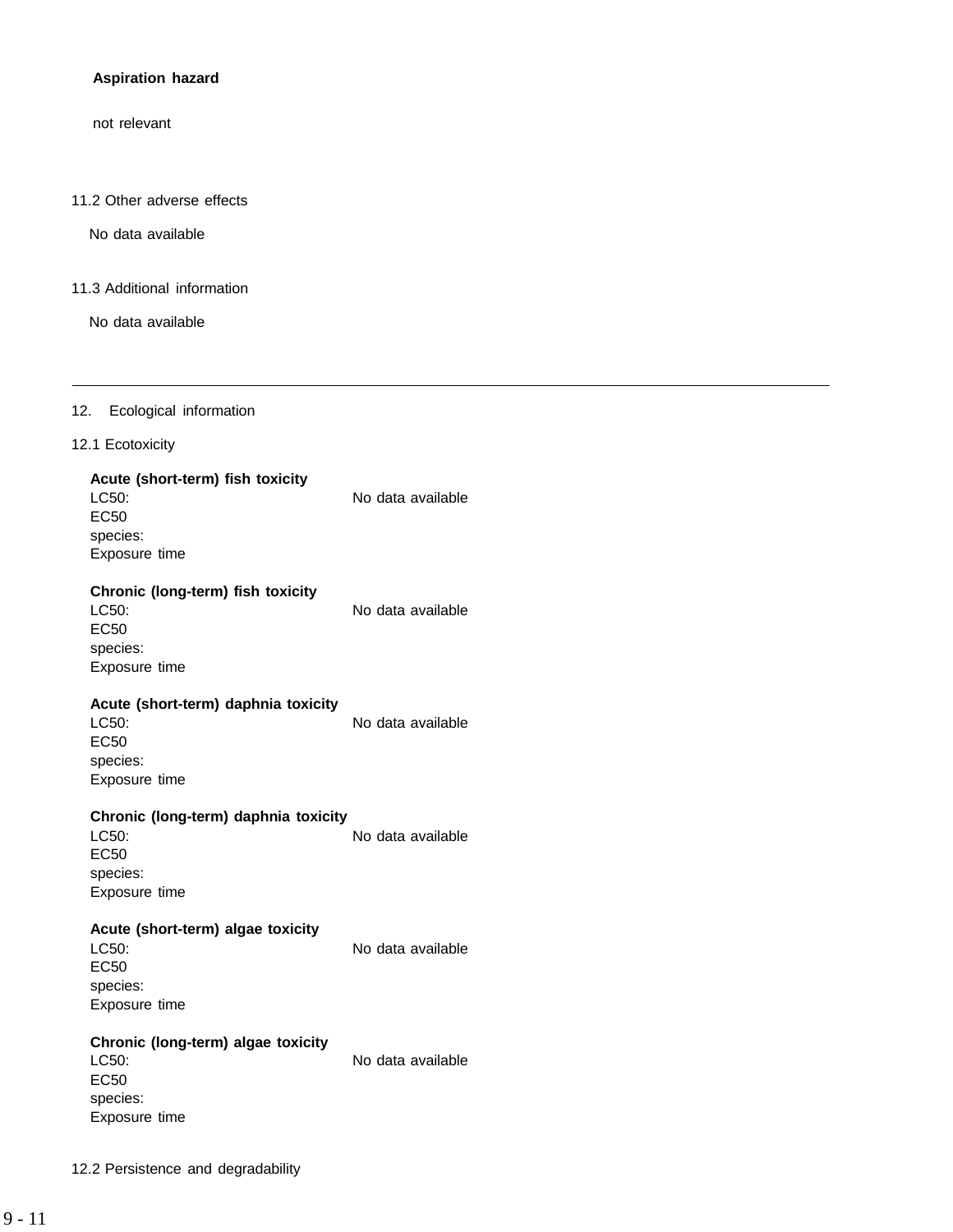No data available

- 12.3 Bioaccumulative potential
	- (o) Partition coefficient: n-octanol/water No data available
- 12.4 Mobility in soil

No data available

12.5 Results of PBT assessment

No data available

12.6 Other adverse effects

No data available

- 13. Disposal considerations
- 13.1 Waste treatment methods

## **Appropriate disposal / Product**

Dispose according to legislation. Consult the appropriate local waste disposal expert about waste disposal.

Waste code product No data available

**Appropriate disposal / Package**

13.2 Additional information

No data available

14. Transport information

14.1 Land transport (ADR/RID)

No dangerous good in sense of these transport regulations.

14.2 Sea transport (IMDG)

No dangerous good in sense of these transport regulations.

14.3 Air transport (ICAO-TI / IATA-DGR)

No dangerous good in sense of these transport regulations.